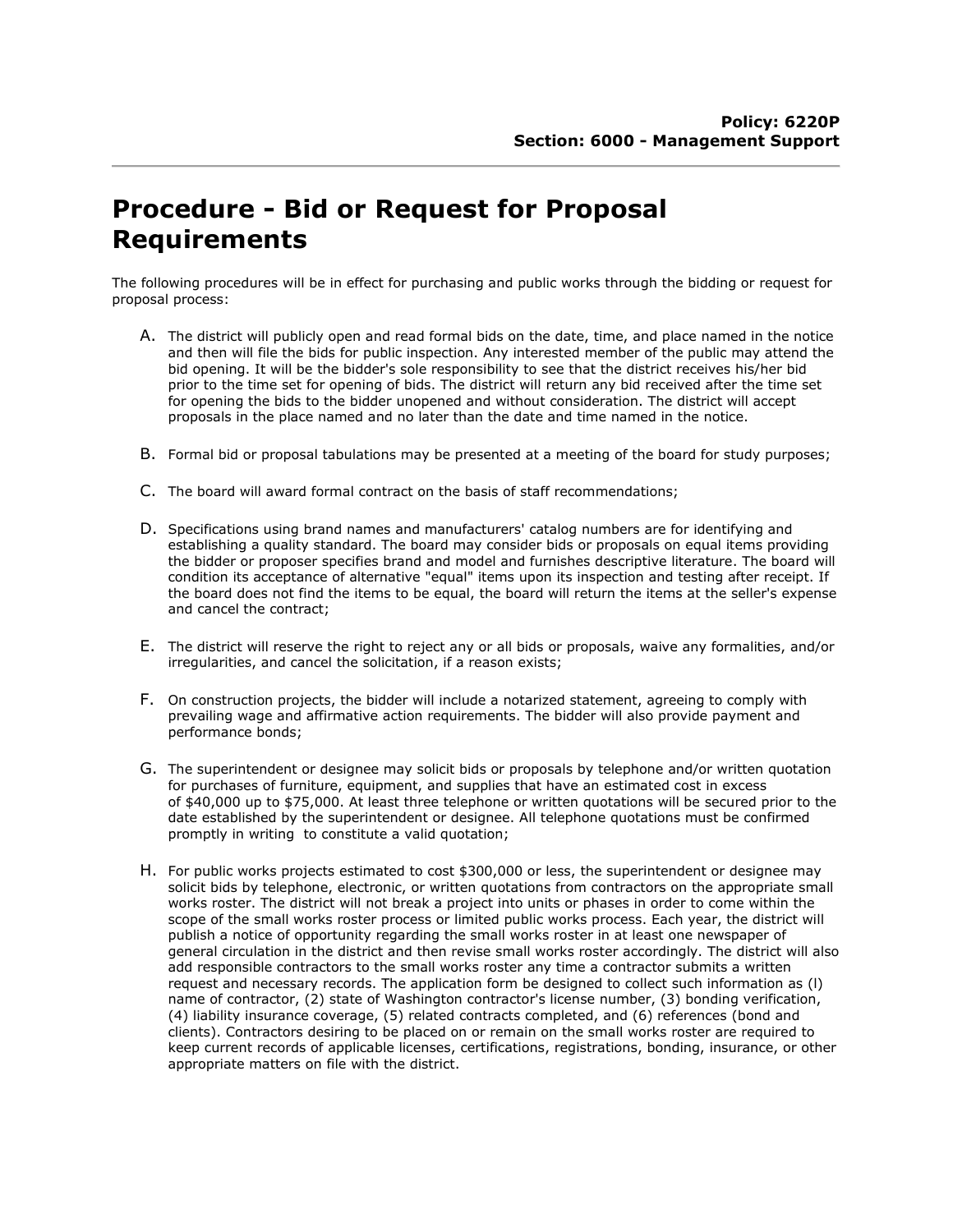The district will employ the following steps to engage a contractor for a small works project:

- 1. Invitations for quotations shall include an estimate of the scope and nature of the work to be performed as well as materials and equipment to be furnished. Completion date; contractor's assurances (prevailing wages, fair employment, etc.); bid and payment and performance bond requirements; opportunity to visit the work site; closing date; and bid form may be provided, however, detailed plans and specifications need not be included in the invitation;
- 2. The district may invite quotations from all appropriate contractors on the appropriate small works roster. As an alternative, the district may invite quotations from at least five contractors on the appropriate small works roster who have indicated the capability of performing the kind of work being contracted, in a manner that will equitably distribute the opportunity among the contractors on the appropriate roster. However, if the estimated cost of the work is from \$150,000 to \$300,000, and the district chooses to solicit bids from less than all the appropriate contractors on the appropriate small works roster, the district will notify the remaining contractors on the appropriate small works roster that it is seeking quotations on the work. The district has the sole option of determining whether this notice to the remaining contractors is made by: (i) publishing notice in a legal newspaper in general circulation in the area where the work is to be done; (ii) mailing a notice to these contractors; or (iii) sending a notice to these contractors by facsimile or other electronic means;
- 3. Immediately after an award is made, the bid quotations obtained will be recorded, open to public inspection, and available by telephone inquiry; and
- 4. The district will award the contract to the lowest responsible bidder as defined in RCW 39.04.010. The district will make available a list of the contracts awarded under that process at least once every year. The list shall contain the name of the contractor or vendor awarded the contract, the amount of the contract, a brief description of the type of work performed or items purchased under the contract, and the date of award. The list shall also state the location where the bid quotations for these contracts are available for public inspection.

The following will be in effect for purchasing and public works awards:

A. The contract for the work or purchase shall be awarded to the lowest responsible bidder as described in RCW 39.26.160(2), but the board may by resolution reject any and all bids and make further calls for bids in the same manner as the original call. In determining whether the bidder is a responsible bidder under RCW 39.26.160(2), the district must consider the following elements:

- 1. The ability, capacity, and skill of the bidder to perform the contract or provide the service required;
- 2. The character, integrity, reputation, judgment, experience, and efficiency of the bidder;
- 3. Whether the bidder can perform the contract within the time specified;
- 4. The quality of performance of previous contracts or services;
- 5. The previous and existing compliance by the bidder with laws relating to the contract or services;
- 6. Whether, within the three-year period immediately preceding the date of the bid solicitation, the bidder has been determined by a final and binding citation and notice of assessment issued by the department of labor and industries or through a civil judgment entered by a court of limited or general jurisdiction to have willfully violated any provision of chapter 49.46, 49.48, or 49.52 RCW, as defined in RCW 49.48.082. Before awarded a contract, a